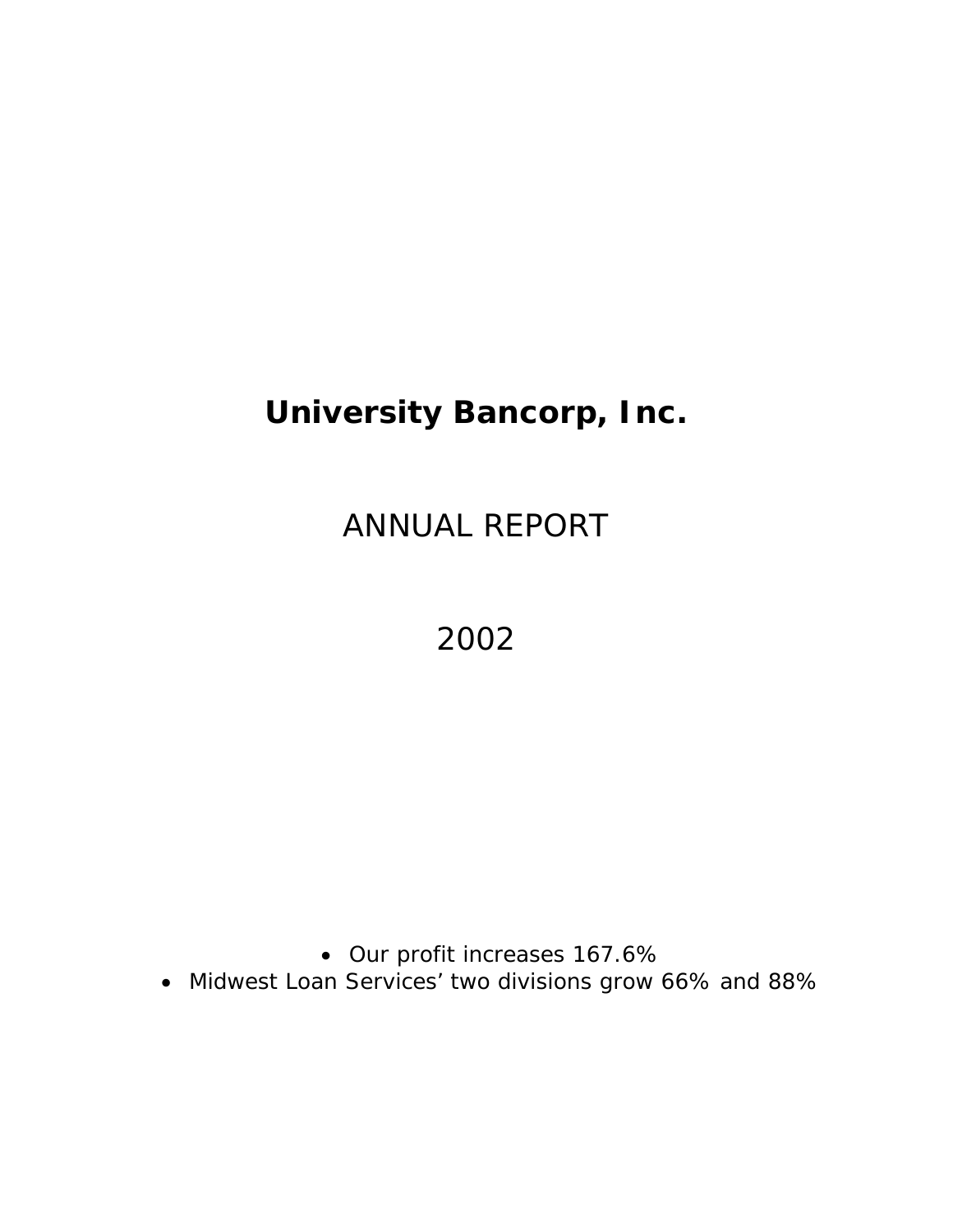# UNIVERSITY BANCORP, INC. **Business of the Company**

**University Bancorp, Inc.**, a Delaware Corporation (the "Corporation"), operates as a bank holding company through its wholly owned subsidiary, University Bank.

**University Bank** (the "Bank") is a \$45 million asset, FDIC-insured, locally owned and managed Community Bank.

 The Bank sells insurance and investment products through its wholly-owned subsidiary, **University Insurance & Investment Services, Inc.**

 The Bank owns 80% of **Midwest Loan Services**, of Houghton, Michigan, a residential mortgage subservicing firm.

 The Company owns 6.1% of **Michigan BIDCO, Inc.**, a Business and Industrial Development Company, which invests in businesses in Michigan through loans and equity participations with the objective of making shareholder profits while fostering job growth and economic development.

# **Contents**

| Business of the Company                               | <b>Inside Front Cover</b> |
|-------------------------------------------------------|---------------------------|
| Letter to Stockholders                                | $1-8$                     |
| Directors and Officers                                | $9-10$                    |
| Common Stock and Dividend Information                 | 11                        |
| Corporate Information                                 | 12                        |
| <b>Contents of the SEC Form 10-K</b>                  |                           |
| Cover Page                                            | 1                         |
| Part I:                                               |                           |
| Item 1. - Business & Item 2. - Properties             | $2 - 17$                  |
| Item 3. - Legal Proceedings & Item 4. - Submission    |                           |
| of Matters to a Vote of Security Holders              | 18                        |
| Part II:                                              |                           |
| Item 5. - Market for Registrant's Common Equity       |                           |
| and Related Stockholder Matters                       | 19                        |
| Item 6. - Selected Financial Data                     | 20                        |
| Item 7. - Management's Discussion and Analysis of     |                           |
| Financial Condition and Results of Operations         | 21-38                     |
| Item 8. - Financial Statements and Supplementary Data | $39 - 76$                 |
| Part III:                                             |                           |
| Items $9-13$                                          | 76                        |
| Part IV:                                              |                           |
| Item 14. - Exhibits & Financial Statement Schedules   | 77-78                     |
| Signatures                                            | 79                        |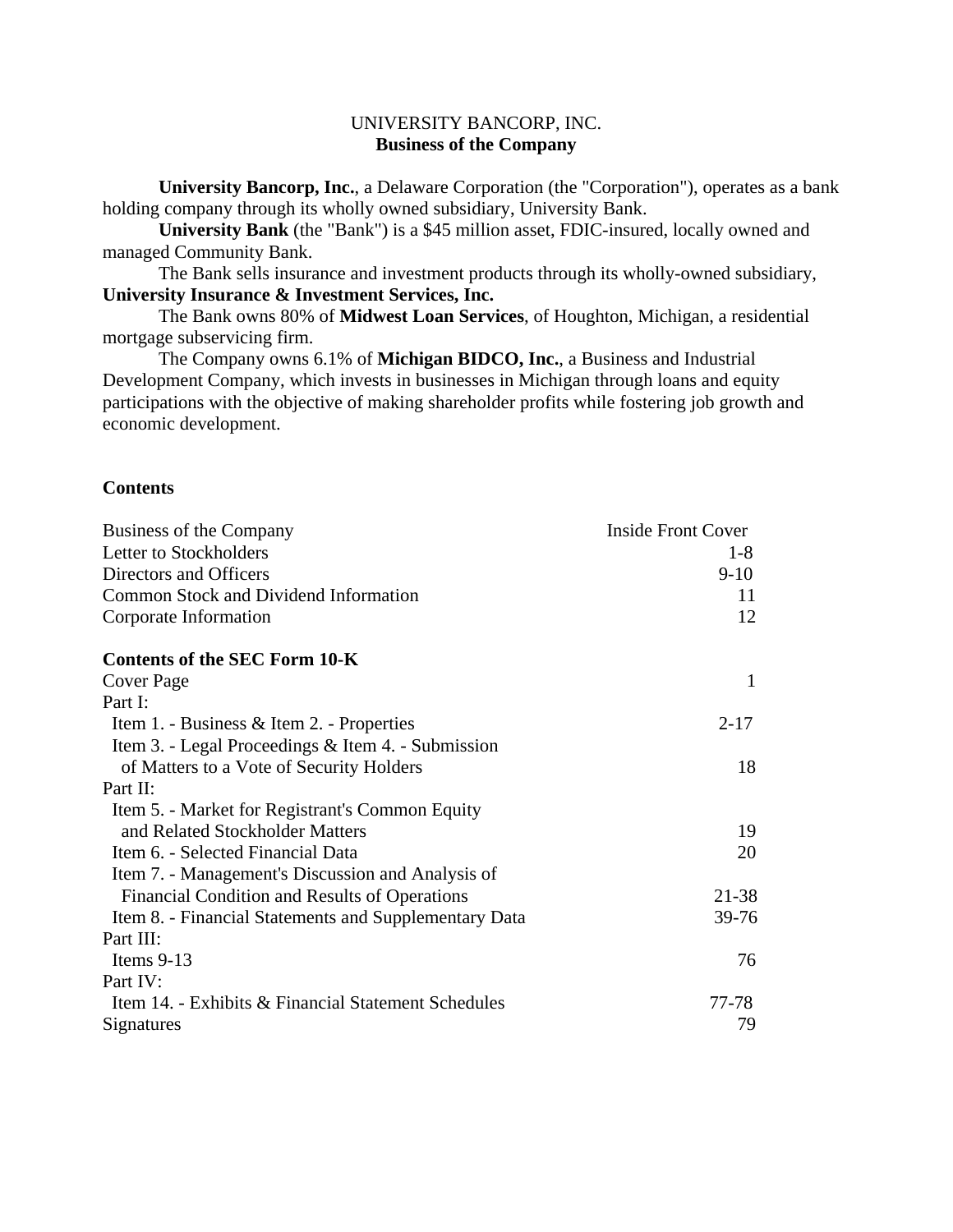### **UNIVERSITY BANCORP INC.'s MISSION STATEMENT**

*"We will be a niche-oriented provider of financial services, which uses the highest ethical standards and proven and experienced management."* 

\* \* \*

## **PRESIDENT'S MESSAGE**

 University Bancorp reported consolidated net income for the year ended December 31, 2002 of \$205,597, or \$0.05 per share. This was a 167.06% increase over 2001 year-end results of a net loss of (\$306,573), or (\$0.13) per share. Fourth quarter 2002 net income established a new record of \$308,130 or \$0.08 per share compared to a loss of (\$183,906) or (\$0.06) per share for the comparable quarter in 2001. Return on average shareholders' equity was 7.43% for the year ended December 31, 2002 compared to a negative 12.49% for the year ended December 31, 2001. Return on average assets for the same comparable years were 0.47% and negative 0.67%, respectively.

We've been on a road to recovery for the past several years and are thrilled to have turned a significant corner relative to core profitability in 2002. This is the Company's first profitable year since opening University Bank in Ann Arbor in 1996. Having achieved sustainable profitability at the Bank, our skilled team has accomplished what many thought could not be done. Considering the challenges that confronted us when we started down this path in the late 1990s, we are truly accomplishing a remarkable banking turnaround story.

 The following table summarizes the pre-tax income (loss) of each profit center of the Company for the years ended December 31, 2002 and 2001 (in thousands):

#### **Twelve months ended December 31, 2002 and 2001 Pre-tax Income (Loss) Summary**

|                                   | 2002  | 2001     |
|-----------------------------------|-------|----------|
| Community Banking                 | \$20  | \$ (414) |
| Midwest Loan Services             | 281   | 237      |
| Merchant Banking (Michigan BIDCO) |       | (115)    |
| Corporate Office                  | 95    | 15.      |
| Total                             | \$206 | \$(307)  |

#### **Community Banking**

**University Bank.** The Bank's main office in Ann Arbor opened February 6, 1996. University Bank operates as a full service community bank and is insured by the Federal Deposit Insurance Corporation. Total assets increased to \$46.2 at December 31, 2002 from \$45.6 million at year-end 2001. University Bank meets the FDIC promulgated definition for a "well capitalized" institution with a Tier 1 leverage capital ration of 7.89% and a Total Risk Based capital ratio of 11.13% at December 31. 2002.

**Net Interest Income.** For the year ended December 31, 2002, the Bank's net interest margin was 5.19% compared to 4.37% for the previous year. A large part of the credit for this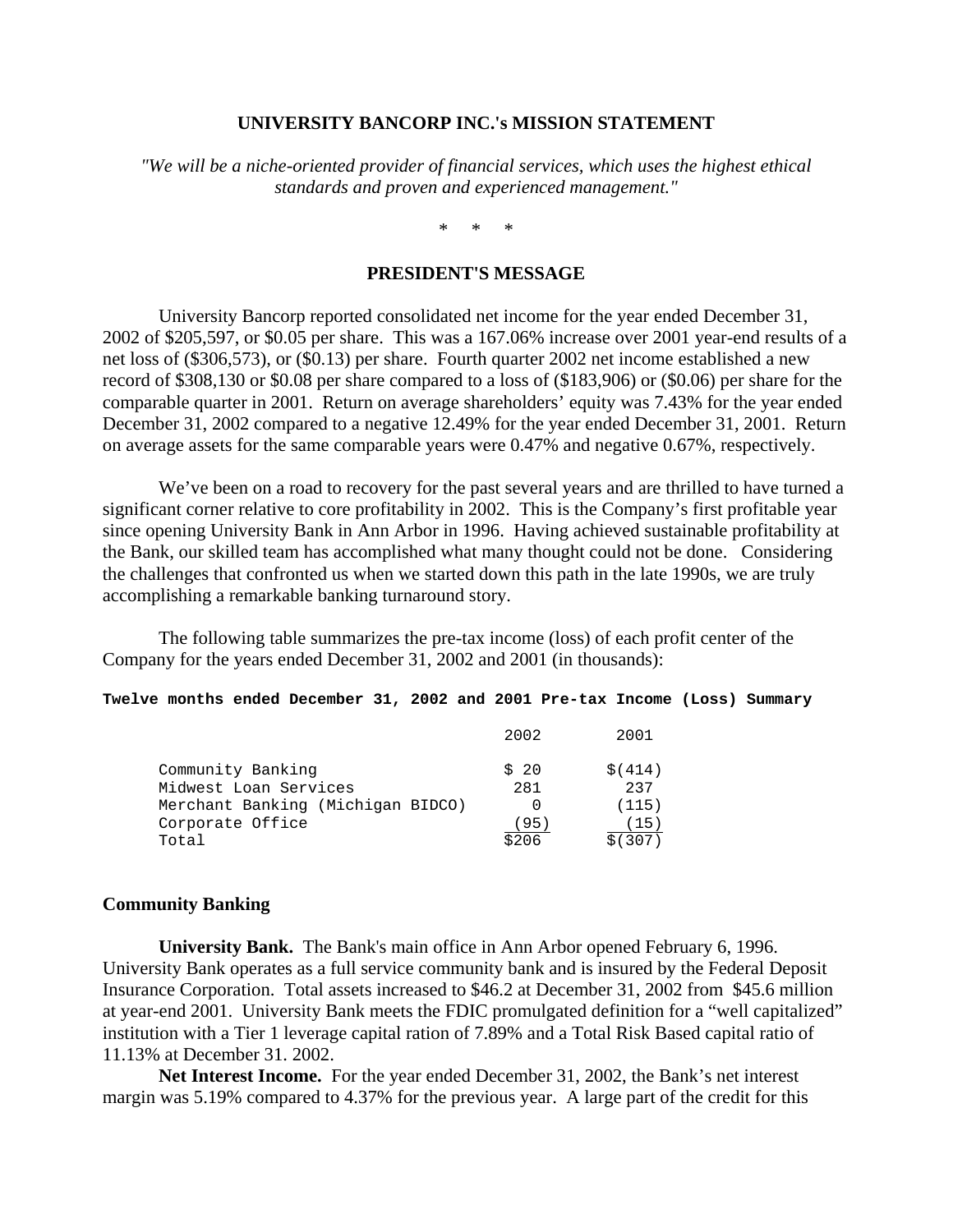improvement lies with the strategy and efforts to increase core deposits of Rebecca David, the Bank's CEO, who joined the Bank in late 2000. A key component of our new strategy has been to focus on improving net interest income using deposit sales personnel who are compensated 100% by commission. Net interest income improved 23.99% in year-to-year comparisons, rising to \$2,155,289 for the year ended December 31, 2002 compared to \$1,738,240 the prior year. For the fourth quarters ended December 31, 2002 and 2001, net interest income was \$474,007 and \$424,324, respectively, an improvement of 11.71%. While Community Banking experienced a decline in interest on loans during the unprecedented low interest rate environment of the past year, it enjoyed a 34.65% increase in interest on securities and a 42.42% savings in interest expense. Total loans declined slightly (5.24%) and were \$33,191,034 and \$35,026,024 at December 31, 2002 and 2001, respectively. The high level of refinancing decreased Community Banking's core loan portfolio in 2002. Additionally, given Community Banking's focus on improving asset quality and the ongoing business depression, we would much prefer "quality over quantity" and accept that this will likely result in slower portfolio growth, especially in the commercial real estate portfolio, in the coming year. During 2002 we expanded our base of low cost core deposits by \$7.56 million, or 31.3% and decreased our dependency on higher cost liabilities. Expanding the base of core deposits also allowed us to realize a 76.95% reduction in interest expense on other borrowings. We have radically reduced our levels of brokered funds and will continue to do so as we attract accounts from area non-profits and small businesses through our aggressive business development program.

**Non-Interest Income** at Community Banking was \$677,999 for 2002 compared to \$484,103 in 2001, a 40.1% improvement. We certainly benefited from the huge refinance boom this year, however there was growth across the board in all areas. Since we know that the current level of mortgage origination income may not be sustainable without some new initiatives to gain additional market share, we are working to build additional sources of on-going fee income for the Bank by expanded existing programs and new niche programs. One such new program in 2002 is Business Manager, our receivable based lending program, which added \$133,220 to interest income and continues to grow this year. Another successful new program launched in 2002, the Jack Henry Bounce protection program, increased fee income by about \$4,000 a month from September 1<sup>st</sup>, though the initial start-up expenses offset the increased fee income received in 2002. This ongoing higher level of fee income will also have a positive impact on 2003's results.

**Non-Interest Expenses** at Community Banking increased 6.6% in year-to-year comparisons and were \$2,836,262 and \$2,660,370 for the years ended December 31, 2002 and 2001, respectively. Increased commissions paid to our mortgage originators for the record volume of closings and year-end employee performance bonuses impacted the 2002 non-operating expenses and offset cuts in other areas, the allowance for loan losses increased by \$71,000, and Business Manager expenses increased \$63,268 as the income from that program grew at an even faster rate. Nearly all other areas of expenses were decreased during the year as we finished a process of switching virtually every vendor relationship over a three-year period.

**Asset Quality.** Total non-performing assets at both year-end 2002 and 2001 were \$1.5 million. Net charge-offs as a percentage of average loans were 0.79% for the year ended December 31, 2002 compared to 0.07% the prior year. We have adopted a much more aggressive stance regarding delinquencies. While Washtenaw County is somewhat insulated from some of the statewide economic problems because of the stabilizing factor of the University of Michigan, we need to be vigilant and proactive given the current economic depression. Asset quality improvement will remain a top priority throughout 2003. On the positive side, during the year we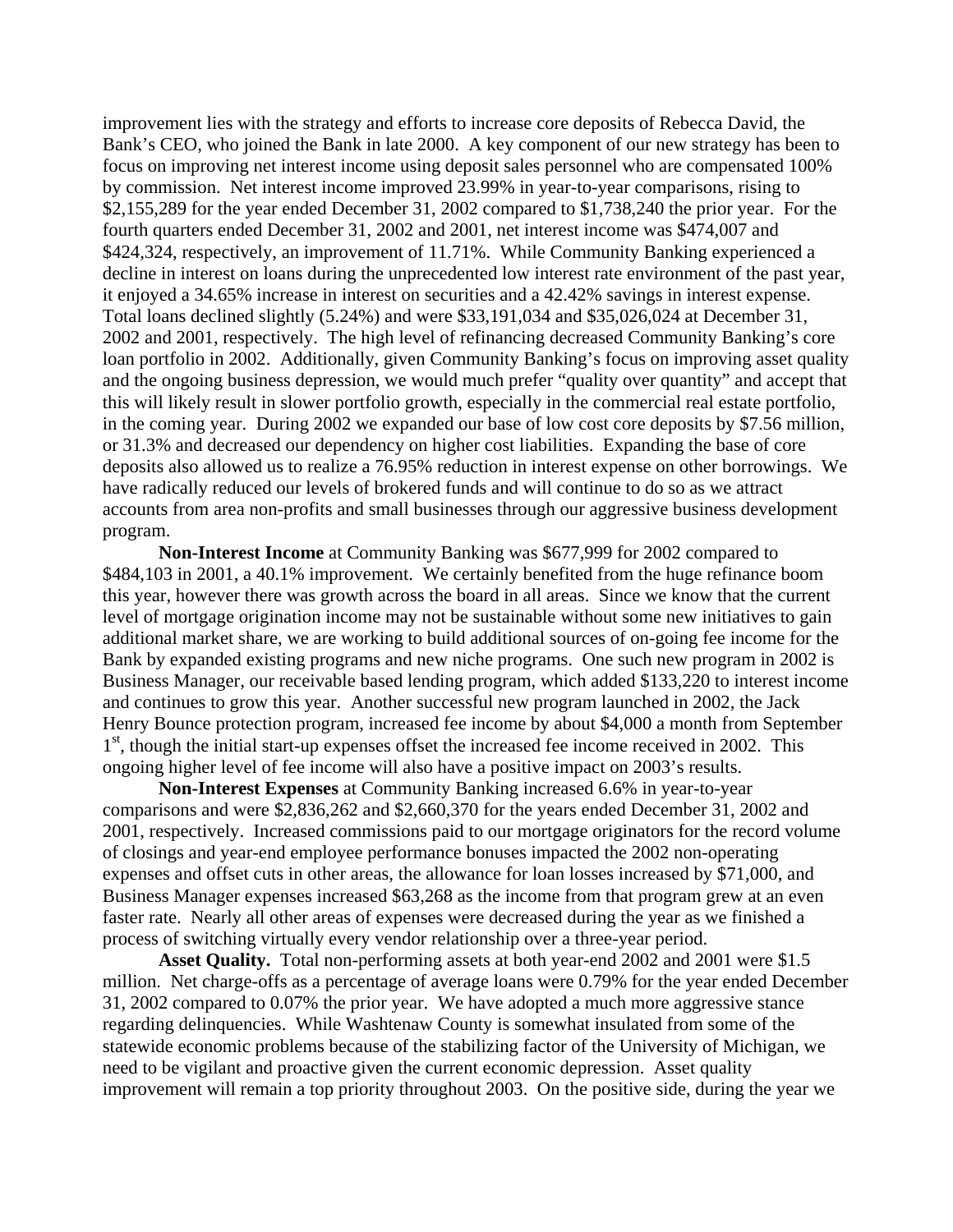were able to complete the foreclosure process on more than half of these problem credits, most of what is left is backed by solid real estate collateral and most are houses. We have closed several sales of these REO properties and expect more sales shortly.

 **Marketing.** Our advertising campaign remains focused on George, our cartoon "cool cat" with "Blues Bankers" dark sunglasses and a dark hat, who appears dressed up in a remarkable number of different ways reflecting the diverse community we serve. The underlying theme of the campaign remains the same: at University Bank we offer a qualitatively different experience -

- \* **L**ocal Decision-Making
- \* **O**ur Customers Receive Personal Service and Attention
- \* **C**ompetitive Pricing
- \* **A**ll Financial Services Products Available
- \* **L**ow Fees

Our Community Unity program, a cause related network-marketing program, continues to achieve success with local non-profits. We are providing commissions to area non-profits for bringing us their supporters' banking accounts. Our two full-time commissioned deposit sales people continued to achieve notable successes bringing in new small business customers in 2002. CEO Rebecca David had great success developing the commissioned deposit sales force at Franklin Bank and we want to replicate that success at University Bank.

**The Future.** Our challenge at Community Banking in 2003 is clear. Net interest income at Community Banking as a percentage of assets exceeds our peer group by 5% and non-interest income (excluding Midwest Loan Services) exceeds our peer group by 184%. Non-interest expense (excluding Midwest Loan Services) as a percentage of assets is 82% higher than our Michigan peer group and we must bring this number in line by increasing the Bank's assets without increasing costs. Rebecca David and I took no pay increase in 2002 to keep the overall increase in base salaries for merit and inflation at the Bank to just 2%. University Bank is unusual in the industry in that we have most of our core systems in-house. This means that an increase in volume does not increase expenses. The other main difference between our bank and the industry (other than our ownership of a major mortgage operating subsidiary, Midwest Loan Services) is that University Bank does not have an investment portfolio. If the Bank had a higher capital level and had a \$25 million investment portfolio, it's non-interest expense and non-interest income ratios would be in line with our peers. If we added an investment portfolio, our net interest margin would be slightly below our peers because the investment portfolio would have a lower margin versus our existing asset base, but as our core demand deposits increase through the efforts of our commissioned deposit sales force to more typical peer levels, this would also fall into line. As we add capital from retained earnings we will add a securities portfolio as well as additional loans, and can achieve and even exceed industry peer results. In sum, we are near the finish line of the long process towards turning the Bank around. Our goal now is to achieve net income at Community Bank above industry averages: a return on assets of over 1.25%.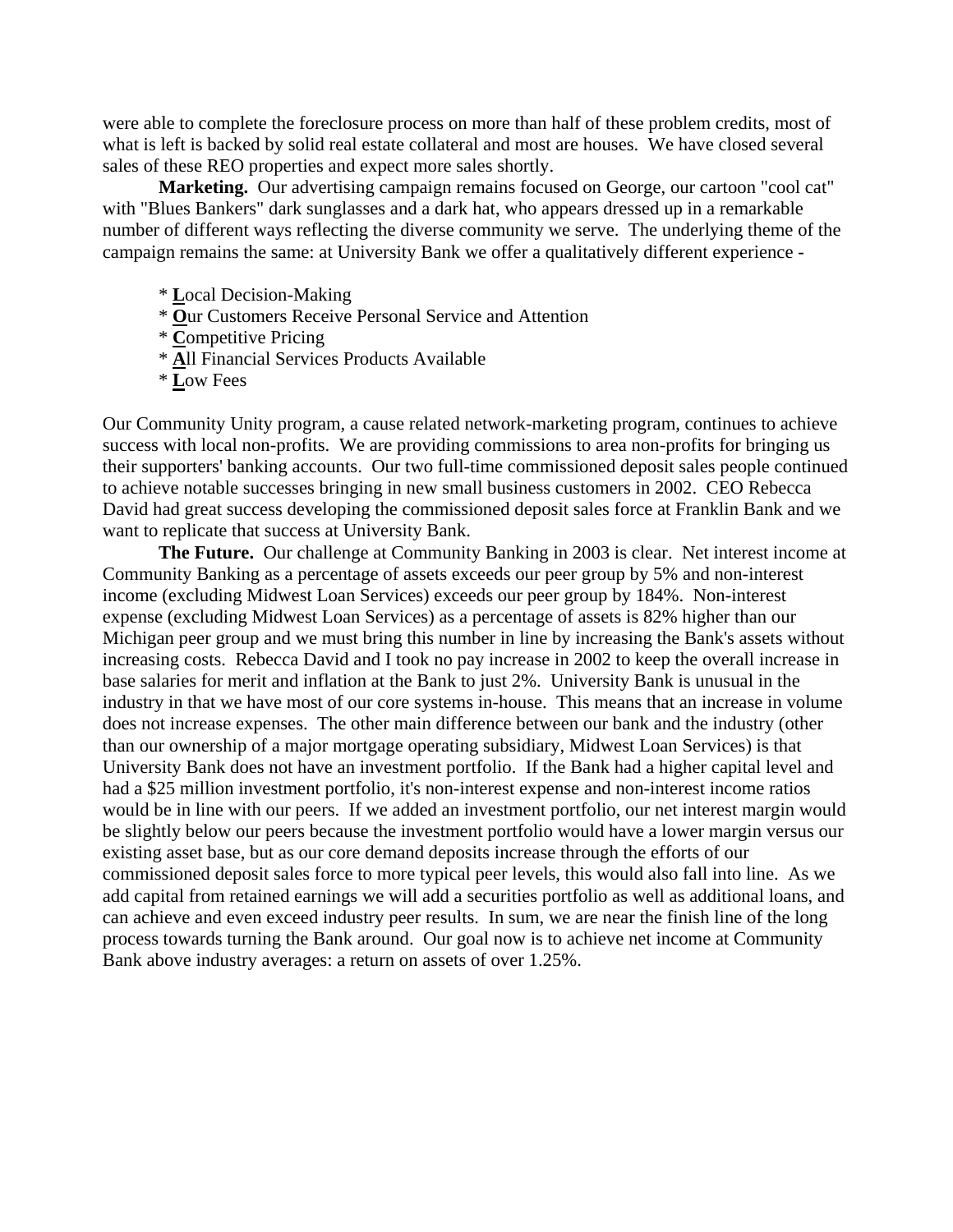### **PRODUCTS**

 Studies indicate that only four key products truly tie a customer to a bank: checking accounts, home mortgage loans, insurance and investment services. Here is how University Bank and its subsidiaries provide these services:

#### **Checking accounts**

Special checking programs for small businesses and non-profits from University Bank Free checking: no minimum balances and no fees from University Bank NOW Checking: Interest-bearing checking from University Bank Money Market Deposit Account: interest rates that exceed Wall Street money market funds with up to three checks per month

#### **Home mortgages**

FNMA/FHLMC: standard home mortgages up to \$322,700 from University Bank and Midwest Loan Services Jumbo: home mortgages of more than \$322,700 from University Bank First-Time Homebuyer: low downpayment mortgages from University Bank

Home Construction: from University Bank

#### **Insurance**

Life Insurance: individual, key person or second survivor from University Insurance Center Annuities: tied to fixed interest rates, or the stock market from University Insurance Center Health Insurance: from University Insurance Center Business Insurance: from University Insurance Center Auto/Vehicle Insurance: from University Insurance Center Home Owners Insurance: from University Insurance Center Renters Insurance: from University Insurance Center Company Benefits Programs: from University Insurance Center

#### **Investment Services**

Mutual Funds: University Insurance & Investments Discount Brokerage: University Insurance & Investments Money Management: University Insurance & Investments IRAs (Standard IRAs, Roth IRAs, SEP IRAs, Education IRAs): University Insurance & Investments

Beyond the core services, University Bank also offers the following services: Small Business Loans; Receivable-Backed Lending; Commercial Real Estate Loans; Certificates of Deposit; Home Equity Lines; Home Improvement Loans; VISA Home Equity Gold Card; Car/Vehicle Loans; Foreign Exchange; Cashier's Checks and Money Orders; Savings Bonds; Notary Services.

The Bank is very interested in doing business with our shareholders. We encourage shareholders to learn more about our deposit, loan, investment and insurance products at 1-888-DO-TRY-US.

NONDEPOSIT INVESTMENT AND INSURANCE PRODUCTS SOLD BY UNIVERSITY INSURANCE  $\&$ INVESTMENT SERVICES AND UNIVERSITY INSURANCE CENTER ARE NOT FDIC INSURED NOT GUARANTEED BY ANY BANK OR GOVERNMENT AGENCY AND MAY LOSE VALUE.



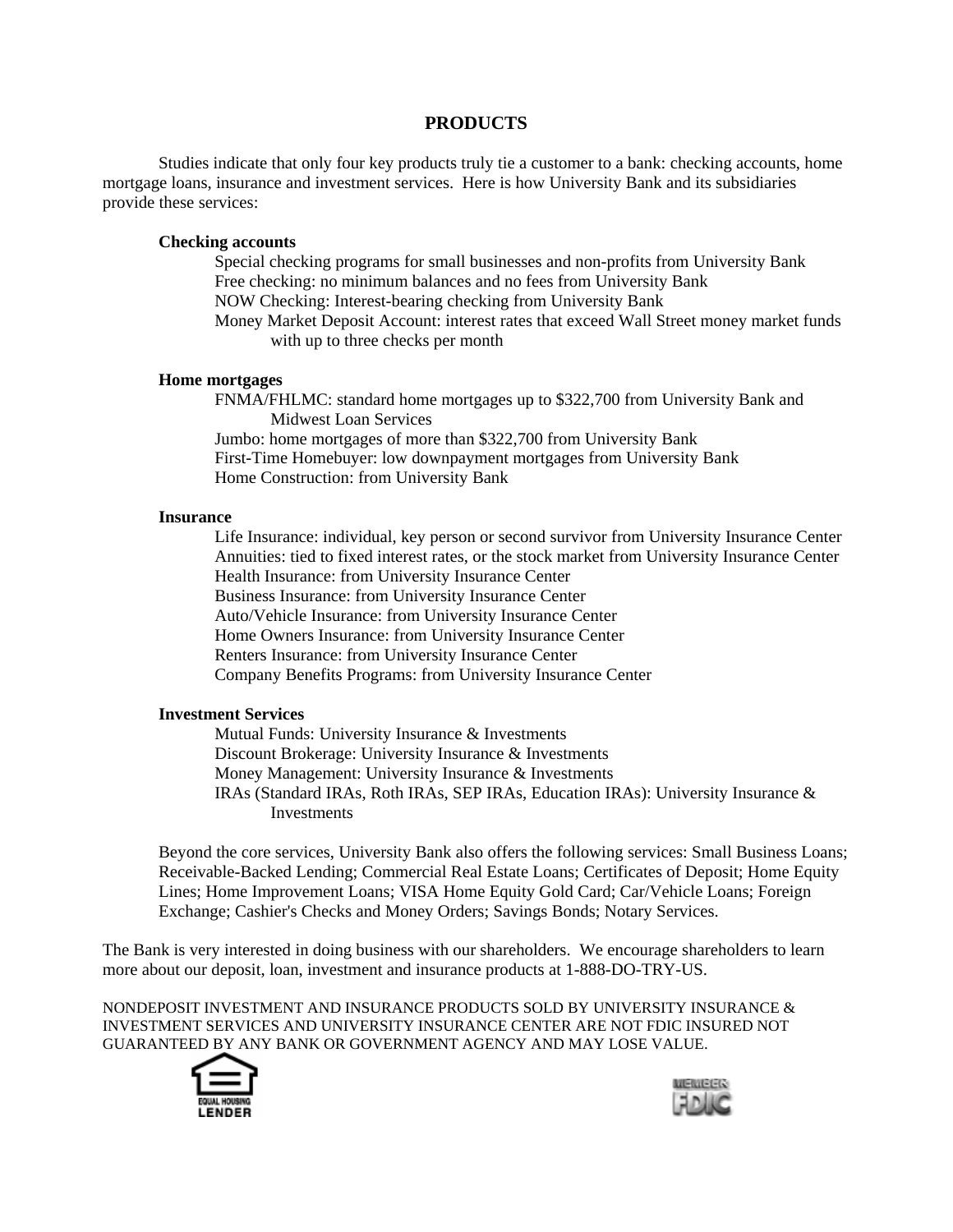#### **Midwest Loan Services**

The Company owns 80% of Midwest Loan Services, Inc., which was purchased by the Bank in December 1995. Midwest's business strengths are that it operates from a low cost location (Houghton, Michigan in the western Upper Peninsula of Michigan), has a technology-savvy management team and has a loyal customer base serving the rapidly growing credit union industry.

 Midwest had a highly successful year and activity throughout the year was brisk. Midwest Loan Services is attracting some of the nation's premier credit unions to its "Members for Life" program including Advancial (formerly AT&T) Credit Union, Baxter Credit Union and Toyota Credit Union. During the year, Midwest grew its mortgages subserviced by 66% from 5,057 to 8,372 and to over \$1 billion of mortgages subserviced. In 2002, Midwest originated 1,769 mortgage loans, an increase of 88%. During the  $4<sup>th</sup>$  quarter Midwest reached a new level of over 600 mortgages originated and during 2002 succeeded in retaining over 80% of all refinanced mortgages in its servicing rights portfolio that paid-off. The quality of our services is generating customer loyalty. All our Midwest's services including a "test drive" for non-customers are available via http:\\www.subservice.com. Midwest's mortgage lending is available nationwide.

We expect credit union mortgage relationships to continue to grow at roughly the same rate in 2003. The credit union partners' portfolios continue to grow as awareness of their mortgage capabilities grows in their membership base and as credit unions form Credit Union Service Organizations to originate and service mortgage loans for other credit unions. The potential for growth from just our current base of credit union customers is immense. Our current credit union partners at year-end 2002 had 1,421,380 active members, 8,574,813 potential members and aggregate assets of \$9.61 billion. University Bancorp is one of the few ways that investors can invest in the success of the credit union industry as credit unions increase their share of mortgage loans made to their members.

 During 2003 we continued to enhance our online origination capabilities through our business alliance with Prime Alliance. The Prime Alliance online mortgage origination system can give an experienced loan originator a firm underwriting approval from FNMA's system in just seven minutes from start to finish. An inexperienced consumer can get the same result in about 15- 20 minutes. We believe that the Prime Alliance system is the best online mortgage origination tool in existence and we rolled this out to some our credit unions in early 2003 and plan to roll it out to the rest by year-end. We are encouraging the credit unions in turn to roll it out to their members.

#### **Investment and Insurance Activities**

*University Insurance & Investment Services*. University Bank owns 100% of University Insurance & Investment Services, which sells a full range of insurance products including health, auto, homeowners, business, renters and life insurance as an Independent Insurance Agent representing a variety of insurance companies. We also sell all investment products including variable life insurance, mutual funds and annuities through a broker dealer arrangement. By selling all types of insurance and investment products to our existing customers, and providing exceptional customer service, we hope to strengthen their customer loyalty and overall customer profitability. If customer has five or more products from a financial services company, they almost never leave.

Overall, the insurance and investment subsidiary enjoyed a record year, producing \$114,112 in fee income compared to \$97,489 for the year ended December 31, 2001, a 17.1% increase, and had net income of \$15,982 in 2002. The agency in future years should be able to contribute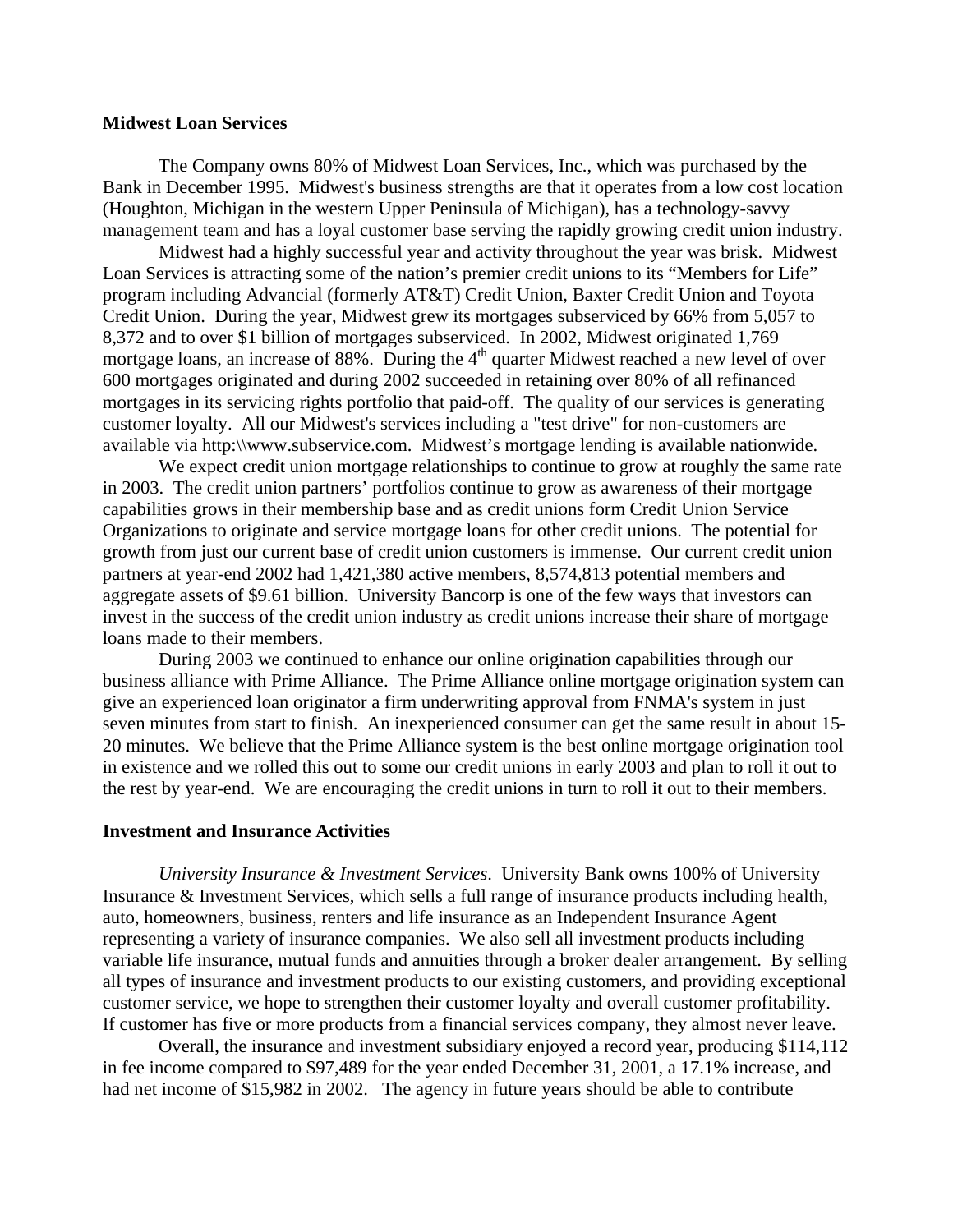meaningfully to the profit of University Bank. The agency had an underwriting loss ratio of just 38% on the insurance it wrote, and since this was well below the 50% insurance industry target, the agency received a profit sharing check of over \$18,000 in early 2003.

In early 2000, we began offering stock and bond money management for a fee. I myself am the manager, so feel free to contact me if you are in need of professional money management or want to access any of our agency's wide selection of mutual funds or annuities. Funds in my clients' accounts reached over \$5 million during the year. My performance to date has been excellent. In 2001, my clients had a 28.67% return and in 2002, despite a tough year where the average diversified U.S. stock mutual fund was down 22.4%, my accounts earned 6.06%.

*Investment Portfolio*. The Bank's securities portfolio had another excellent result because we were well positioned for a decline in long-term interest rates. During the year yields on 10 year Treasury bonds dropped from 5.1% to 3.8%, a decrease of 25%. Having ridden the bond market rally for several years now, we sold our 15-year U.S. Treasury Strips for a \$69,733 gain. In addition, the bonds increased in market value during the year by \$85,115. Overall, the total return on the Bank's securities portfolio was 13.69% and the current yield was 9.63%. We sold the Strips within days of a major interim top in the bond market in late September 2002, and then purchased variable-rate GNMA MBS securities. Currently, we believe that interest rates could head quite a bit lower in the current no inflation, depressionary environment, so we continue to hold some FNMA PO securities to moderate the risk in the servicing rights held by Midwest Loan Services.

#### **Corporate Office**

*Holding Company Investments*. The holding company owns 6.1% of Michigan BIDCO. The BIDCO invests in businesses that cannot gain access to traditional bank financing. The BIDCO typically makes its investments in the form of loans with an equity option in the companies in which it invests. The BIDCO has about \$3,200,000 of risk-capital under management, including \$1,800,000 in Northern Michigan Foundation, which the staff of the BIDCO manages under contract. In 2002, the BIDCO had an excellent result, net income of \$240,848. Despite the profit, we booked neither a gain nor a loss on our investment in BIDCO common stock since our ownership of BIDCO is now less than 20%. In 2001 the bank holding company took a write-down of \$114,551 on its investment in the common stock of Michigan BIDCO. At year-end 2002, our investment in Michigan BIDCO was carried at \$29,152.

 The BIDCO staff again spent most of the year focused on converting to cash many of the BIDCO's earlier successful investments to raise the money required to buy out the Bank's investment in the BIDCO. The profit in 2002 was the result of our successful sale of the BIDCO's intellectual property in internet payments to InterComputer Corporation, in exchange for 28.44% of InterComputer's common stock. Overall, the BIDCO's goal for 2003 is to assist InterComputer's expansion, liquidate the BIDCO's remaining legacy investments, and expand the money under management in its various programs, including Northern Michigan Foundation and a new Rural Business Investment Company that it hopes to form.

*Holding Company Operations*. The corporate office had net pre-tax expense of \$95,404 in 2002 versus net expense of \$7,111 in 2001. During 2001 the Bank reimbursed the Company for \$139,412 of Midwest Loan Services acquisition goodwill amortization that was expensed in 2000, causing a reduction in expenses at the holding company level. Excluding this item, non-interest expenses in 2002 were \$74,729, down from \$94,020 in 2001. Almost all of these costs are related to the cost of being a public company, which decreased during the year.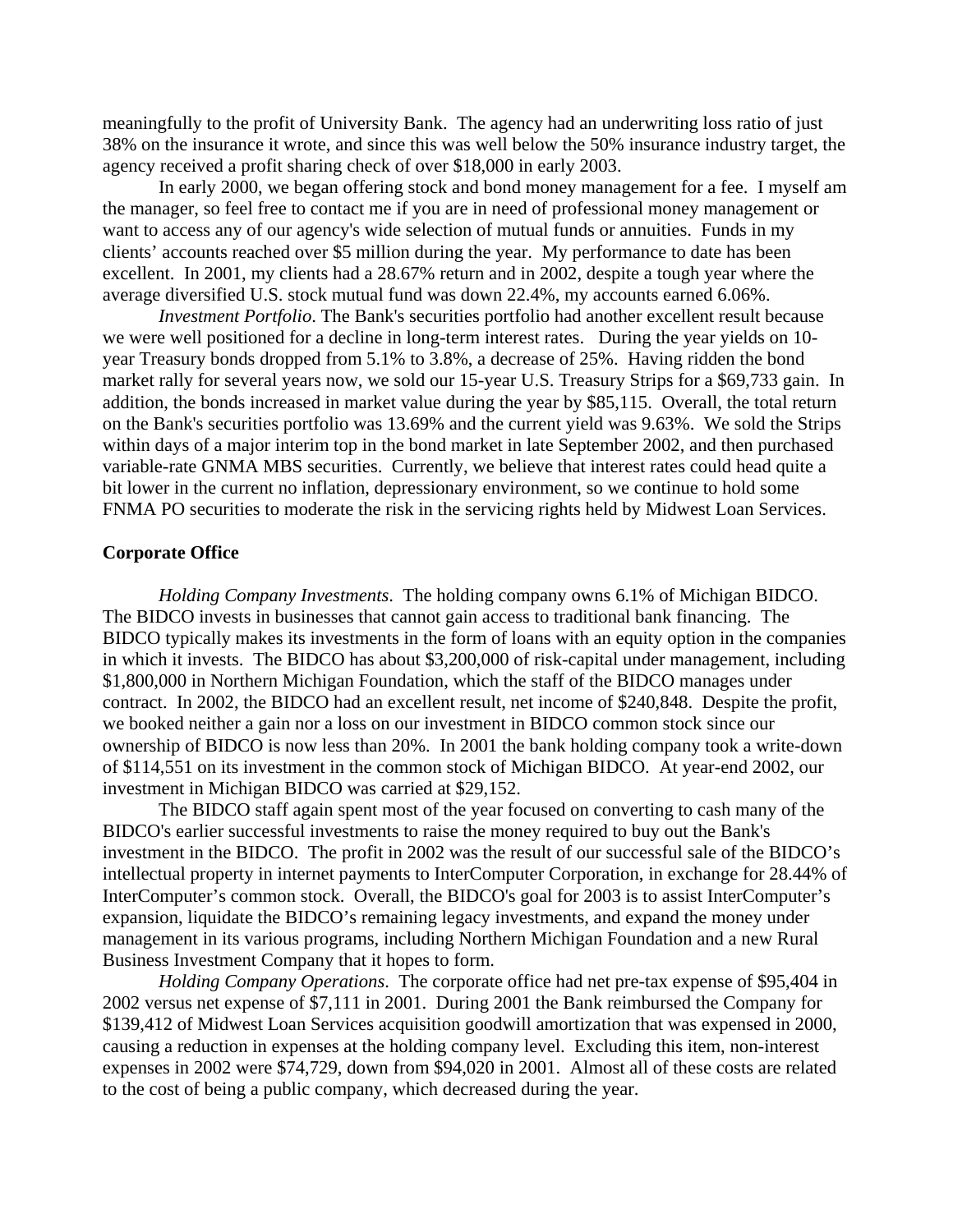*Deferred Tax Asset*. As a result of the losses sustained from operations, and the Bank's investment in a low-income housing tax credit partnership through the Bank's 10%-ownership investment in Michigan Capital Fund for Housing L.P. I, the Company has generated more tax credits than taxable income. At year-end 2002, the Company has a deferred tax asset of \$1,462,171 available to offset taxes in future years. This asset is carried on the Company's balance sheet at \$0. If the Company remains profitable in future years, this deferred tax asset will increase future years' income as an offset to reported tax expense.

## **IN CONCLUSION**

 If you've read this far, I hope you understand that the profit in 2002 is not a fluke. In 1997 we incurred a pre-tax loss from continuing operations of \$1,673,873. In 2002, the profits had increased by \$1,879,470 or 112%, to \$205,597. This progress continued in the first quarter of 2003. We reported operating earnings for the quarter ended March 31, 2003 of \$73,252, or \$0.02 per share, a return on average shareholders' equity for the quarter of 9.15%, compared to an operating loss of (\$21,964) or (\$0.01) per share, a return on average shareholders' equity for the quarter of negative 3.27% for the same quarter last year. This is a 433.5% improvement. Constant improvement in all areas of operations can continue the positive trend, which would lead us to a bright future. For the full year of 2003, the Bank's management has budgeted an even larger net income of \$415,200, and the bank holding company is budgeted to have net expenses of \$58,000, for consolidated net income of \$357,200, or \$0.09 per share. The major uncertainties are:

 \* A decrease in long term interest rates, which would cause a partial impairment charge in Midwest's \$1.1 million mortgage servicing rights portfolio, mitigated by both Midwest's demonstrated ability to refinance over 80% of the mortgages that pay off and our bond portfolio;

 \* A rise in long-term interest rates - a 1% rise in long-term interest rates could substantially decrease mortgage origination income at Midwest from the current level of about \$100,000 per month towards \$0. The Bank's budget projects Midwest's income for the year at \$240,000, of which \$130,000 falls in 1Q2003 - Midwest substantially exceeded the budget in the first quarter with a profit of \$240,000;

\* Loan losses greater than anticipated due to the ongoing depression;

 \* The sale of real estate owned at prices less than the current carrying cost, or writedowns of the real estate owned if properties cannot be sold - the bank currently owns approx. \$732,000 in foreclosed real estate, of which all but \$176,000 is foreclosed residential homes;

 \* A rise in short term interest rates - an immediate 1% rise in one year interest rates would decrease net income by \$66,778 over the course of the following 12 months;

 \* The budget projects continued increases in the Bank's core demand deposit portfolio of \$5.25 million following last year's increase of \$7.56 million and a \$1.59 million increase in portfolio loans. Increases in portfolio loans may be difficult to achieve in a depressionary environment and continued increases in the demand deposits are not assured. If either core deposit increases or loan increases are not realized, net interest income will fall under the projection by an annualized amount over a full 12 months of approx. 1% and 3% of the shortfall for deposits and loans, respectively.

 All of these uncertainties can of course be managed proactively, and the budget assumes no impact from management's ability to generate additional niche lines of business. We do have several projects in advanced stages of implementation. We have also estimated a conservative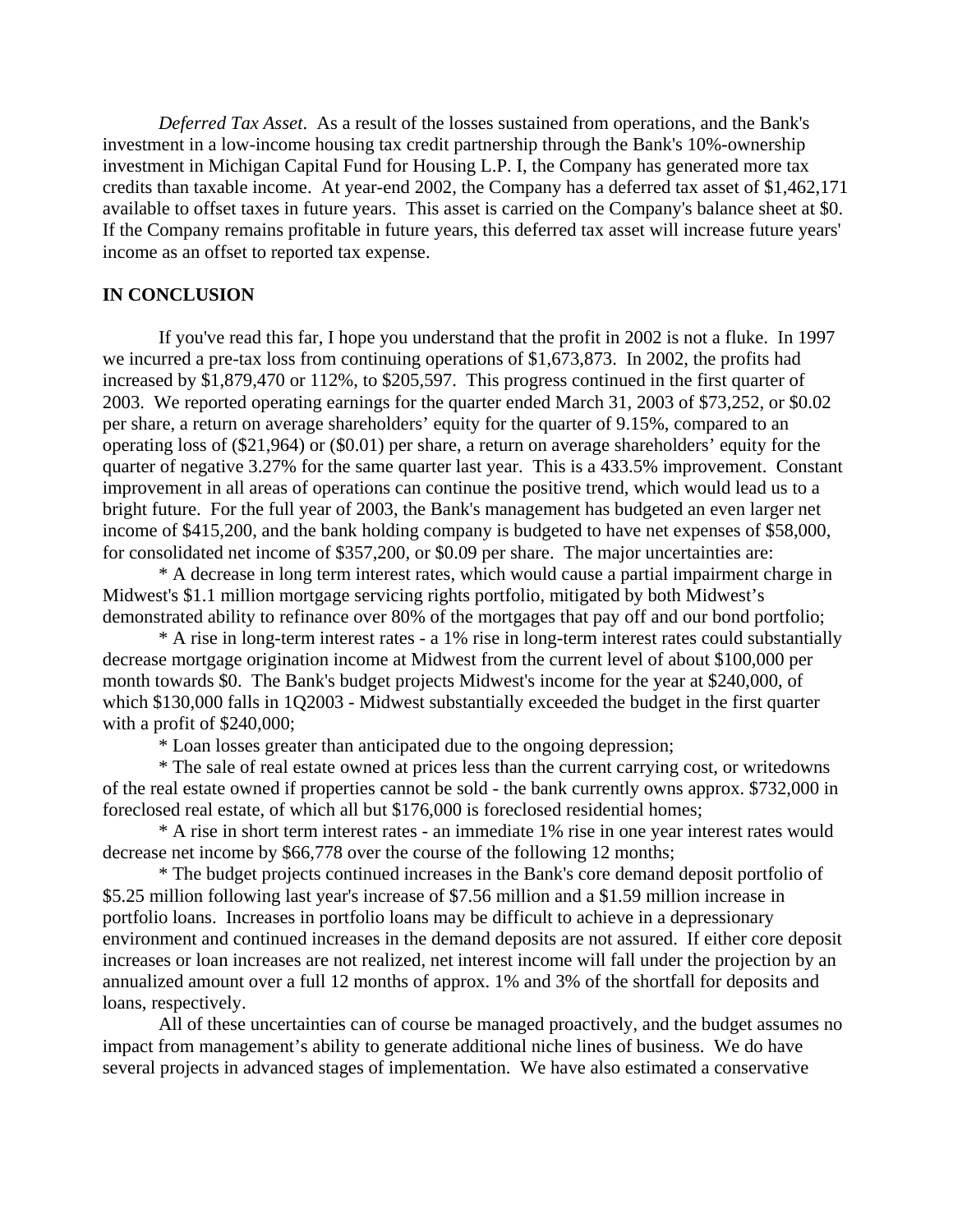level of earnings for Midwest Loan Services, and as of the first quarter 2003, Midwest has already earned its entire budgeted profit for the entire 2003 year.

*A Reminder to Our Shareholders*. The Bank is very interested in doing business with our shareholders. We encourage shareholders to learn more about our deposit, loan, investment and insurance products at 1-800-DO-TRY-US. We find that we can save nearly everyone money on these services or increase the returns on their investments. Have you refinanced yet? Why not give us a try? Isn't it worth a few minutes of your time to check into what we can do for you since you are a part owner of the Bank?

*Thanks*. I wish to thank the employees of the Company for their loyal support, hard work and dedication over the past year. This Company's achievements are due to the efforts and loyalty of its employees, and to the support of our directors, business associates and stockholders. Lastly, thanks are also due to our customers for their continued loyalty, trust and support. Despite the excellent progress in 2002 and in the first quarter of 2003 our stock has had a difficult time staying consistently above \$1 per share and this has, from time-to-time, jeopardized our NASDAQ Small-Cap Market stock listing. As a result, we are asking our shareholders to again authorize a 1 for 2 reverse stock split, at the upcoming annual meeting. As with last year, we will not implement the reverse split unless it is necessary to maintain our NASDAQ listing. As of this writing the stock is trading well above \$1.00 per share and it is unlikely that the reverse split will be required. We look forward to seeing you at our annual meeting at the Bank's main office in Ann Arbor, June 24, 2003.

Sincerely,

 Stephen Lange Ranzini, President and Chief Executive Officer University Bancorp, Inc.

Ann Arbor, Michigan May 18, 2003 Email: ranzini@university-bank.com

\_\_\_\_\_\_\_\_\_\_\_\_\_\_\_\_\_\_\_\_\_\_\_\_\_\_\_\_\_\_\_\_\_\_\_\_\_\_\_\_\_\_\_\_\_\_

 This Report contains forward-looking statements, which reflect the Company's expectation or belief concerning future events that involves risks and uncertainties. Among others, certain forward looking statements relate to the continued growth of various aspects of the Company's community banking, mortgage banking, mortgage servicing and investment activities, and the nature and adequacy of the allowance for loan losses. The Company can give no assurance that the expectations reflected in forward looking statements will prove correct. The future is inherently unpredictable. Various factors could cause results to differ materially from the Company's expectations. Among these factors are those referred to in the introduction to the Company's Management Discussion and Analysis of Financial Condition and Results of Operations, which appear at Item 7 of the Company's Annual Report on Form 10-K for the fiscal year ended December 31, 2002, which should be read in conjunction with this Annual Report.

 The above cautionary statement is for the purpose of qualifying for the "safe harbor" provisions of Section 21E of the Securities Exchange Act of 1934.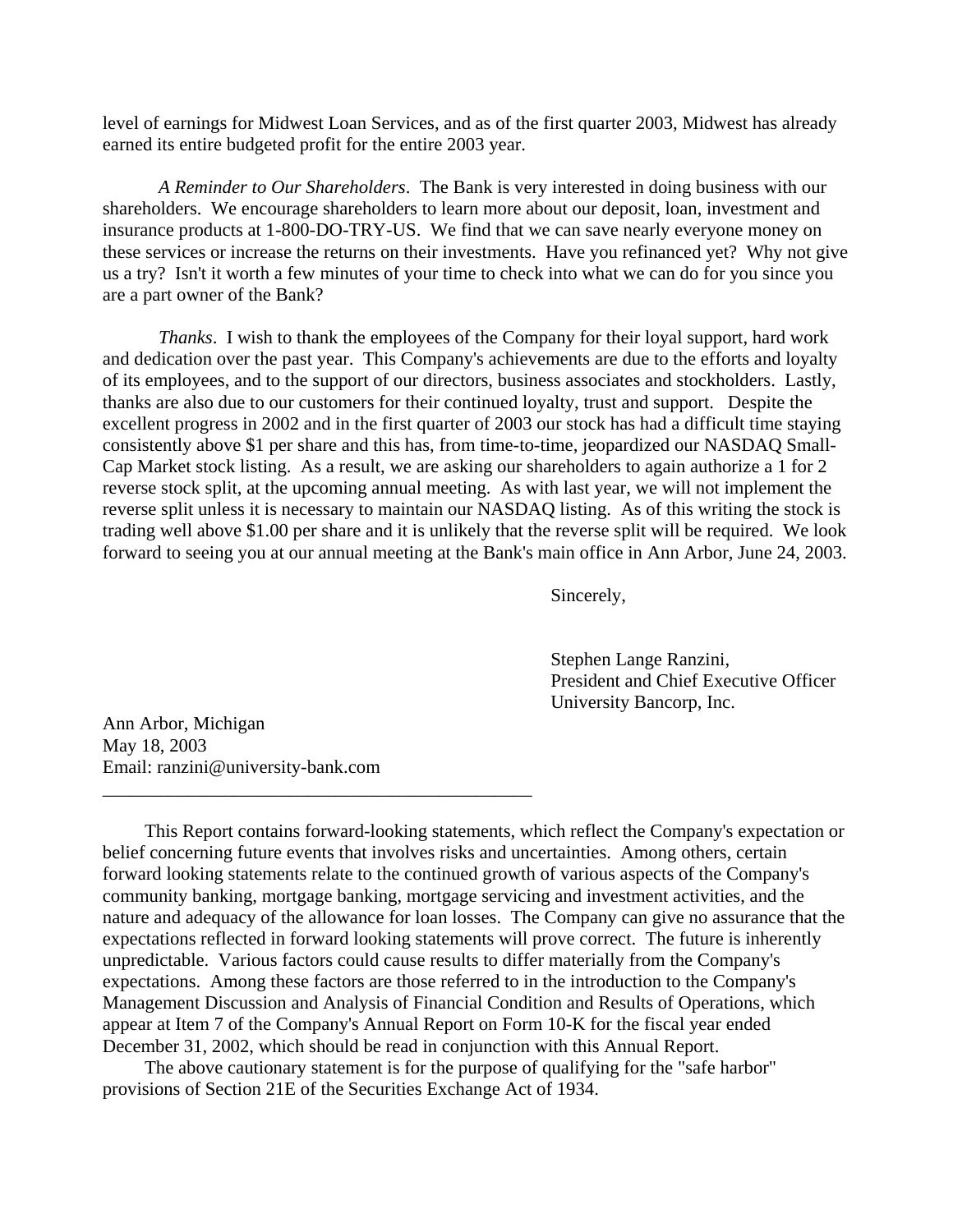# **Directors and Officers**

# **University Bancorp, Inc.**

# Board of Directors

Stephen Lange Ranzini, Director, President & Chief Executive Officer; President and Chairman, University Bank, Michigan BIDCO and Northern Michigan Foundation and Chairman of Midwest Loan Services, University Insurance & Investment Services and InterComputer Corporation Gary Baker, Director; Director, EDS, GM Global Supply Chain & eGM Robert Goldthorpe, Chairman; President of Goldthorpe Enterprises, a diversified holding company Dr. Joseph Lange Ranzini, Director; General Surgeon in Private Practice Paul Lange Ranzini, Director; Ph.D. Candidate in Musicology at the University of Chicago, President of American Institute of Musicology, a professional musicology publishing house and Managing Editor, A-R Editions, a professional musicology publishing house Michael Talley, Director; Vice President, Ladenburg Capital Management, a brokerage firm, Chairman of the Financial Services Technology Consortium's Community Bank Committee, and Director of InterComputer Corporation

# **Officers**

Nicholas Fortson, Chief Financial Officer Robert Goldthorpe, Chairman Stephen Lange Ranzini, President, Chief Executive Officer & Secretary Michael Talley, Lead Independent Director & Chairman of the Audit & Compensation Committees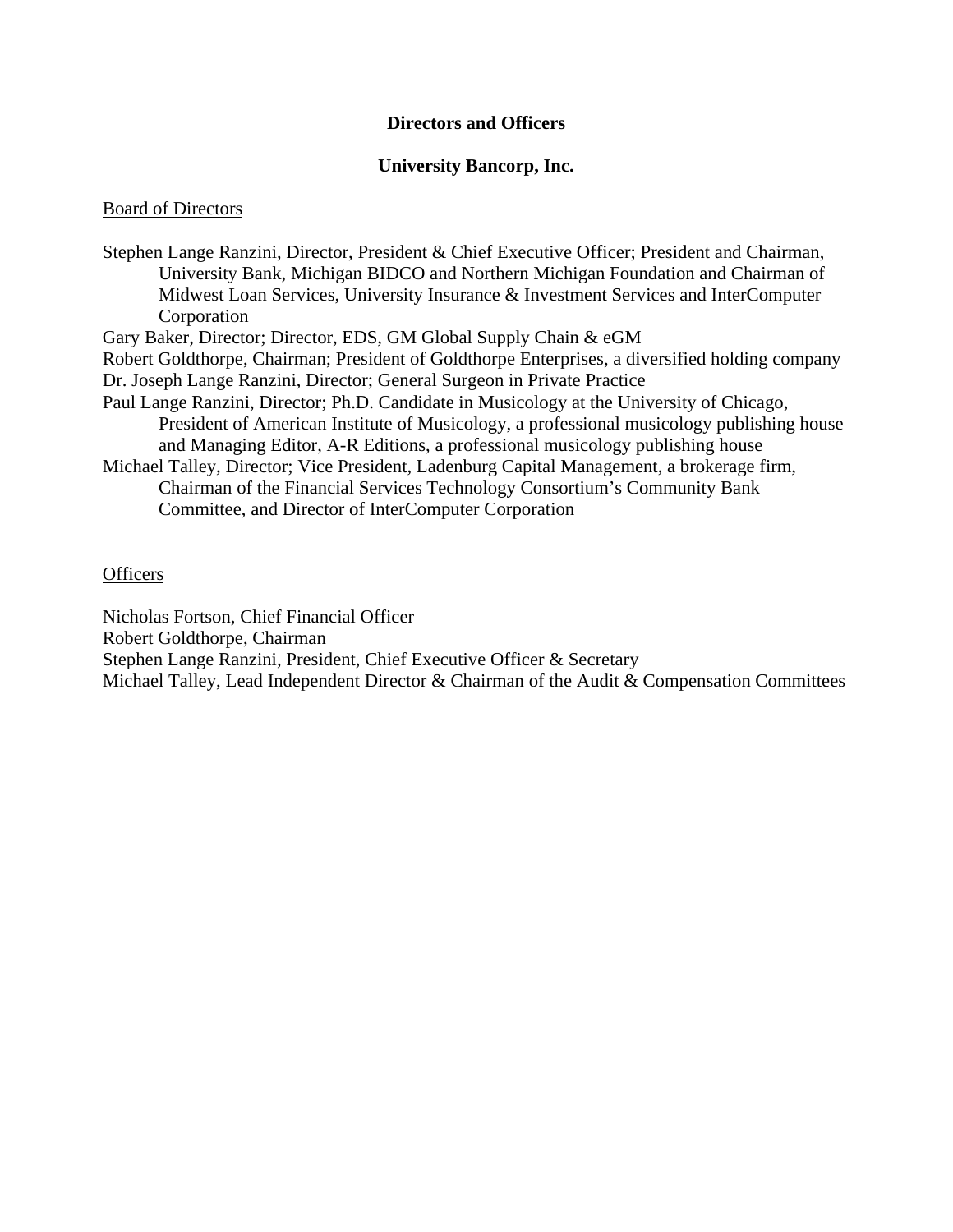# **Directors and Officers**

## **University Bank**

#### Board of Directors

Rebecca David, Chief Executive Officer, University Bank Read Dunn, Owner, Great Lakes Real Estate, Commercial Real Estate Lender, and former CEO of Franklin Bank, Southfield, Michigan Rev. Melvin Lewis, Pastor St. James Church of God in Christ Rev. Willie Powell, Executive Director, City of Ann Arbor Employees Retirement System Stephen Lange Ranzini, President & Chief Executive Officer, University Bancorp; President and Chairman, University Bank, Michigan BIDCO and Northern Michigan Foundation; Chairman, Midwest Loan Services, University Insurance & Investment Services and InterComputer Corporation

#### **Officers**

Janet Anderson, Vice President, Director of Human Resources, Internal Auditor & Secretary Edward Burger, President, Midwest Loan Services Rebecca David, Chief Executive Officer Nicholas Fortson, Treasurer Lisa Hudy, AVP Business Development Officer Edie Kingsley, President & Chief Executive Officer, University Insurance Center Amy Kohrman, AVP Commercial Lending & Business Manager Peggy Lamb, Vice President - Collections Stephen Lange Ranzini, Chairman & President Tina Militello, AVP Assistant Branch Manager & Security Officer Pete Richards, AVP Business Development Officer Penny Richardson-Schroeder, AVP Residential Loan Originator Julie Rollins, Vice President - Branch Manager Stacy Shepanski, Vice President - Consumer Lending John Sickler, Vice President - Residential Lending Brian Schwab, AVP Cashier Maggie Steciuk, Director, Management Information Systems Todd VanAppledorn, Vice President - Commercial Lending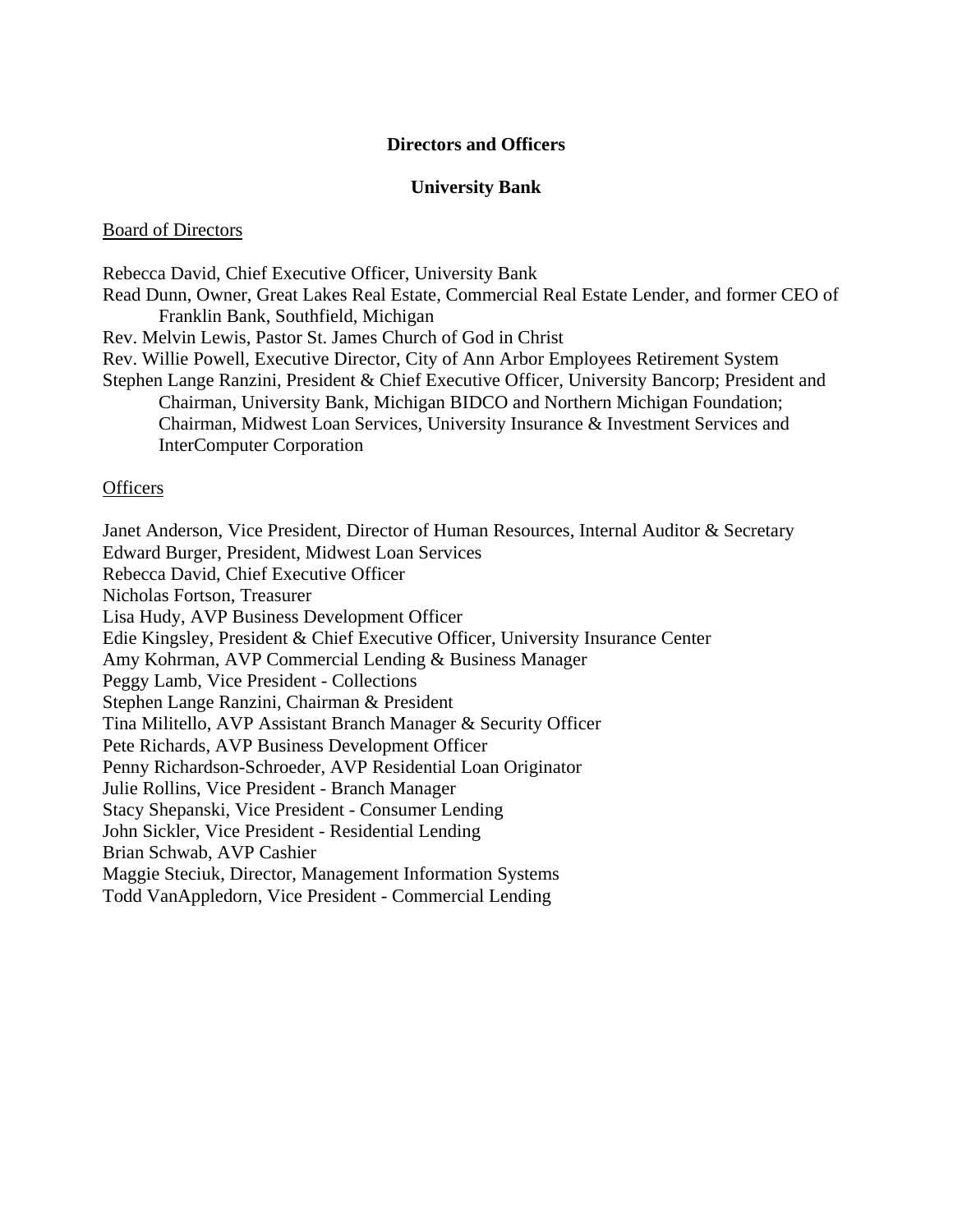# **Common Stock and Dividend Information**

The Company's Common Stock trades on The NASDAQ Small-Cap Market under the symbol UNIB. As of April 30, 2003 there were approximately 360 stockholders including approximately 200 beneficial owners of shares held by brokerage firms or other institutions. The high and low sales prices of the Company's common stock as quoted by NASDAQ, for each quarter of the two year period ended December 31, 2002 are listed below. The quotations represent inter-dealer prices only, without retail markups, markdowns or commissions, and may not necessarily represent actual retail transactions:

|                          | High   | Low    |
|--------------------------|--------|--------|
| 2001                     |        |        |
| First Quarter            | \$2.50 | \$0.50 |
| Second Quarter           | 2.13   | 1.50   |
| Third Ouarter            | 2.95   | 1.70   |
| Fourth Ouarter           | 2.50   | 0.83   |
| 2002                     |        |        |
| First Quarter            | \$1.40 | \$0.55 |
| Second Quarter           | 1.10   | 0.66   |
| Third Ouarter            | 1.08   | 0.71   |
| Fourth Ouarter           | 1.15   | 0.56   |
| 2003                     |        |        |
| First Quarter            | \$1.49 | \$0.62 |
| Second Quarter (to date) | 2.25   | 0.91   |

 Our shareholders authorized a 1 for 2 reverse stock split in November 2002, however, management has not yet opted to implement the reverse stock split. No cash dividends have been paid on our common stock. We do not currently anticipate declaring or paying dividends in the first three quarters of 2003. We plan to reevaluate our dividend policy prior to year-end 2003.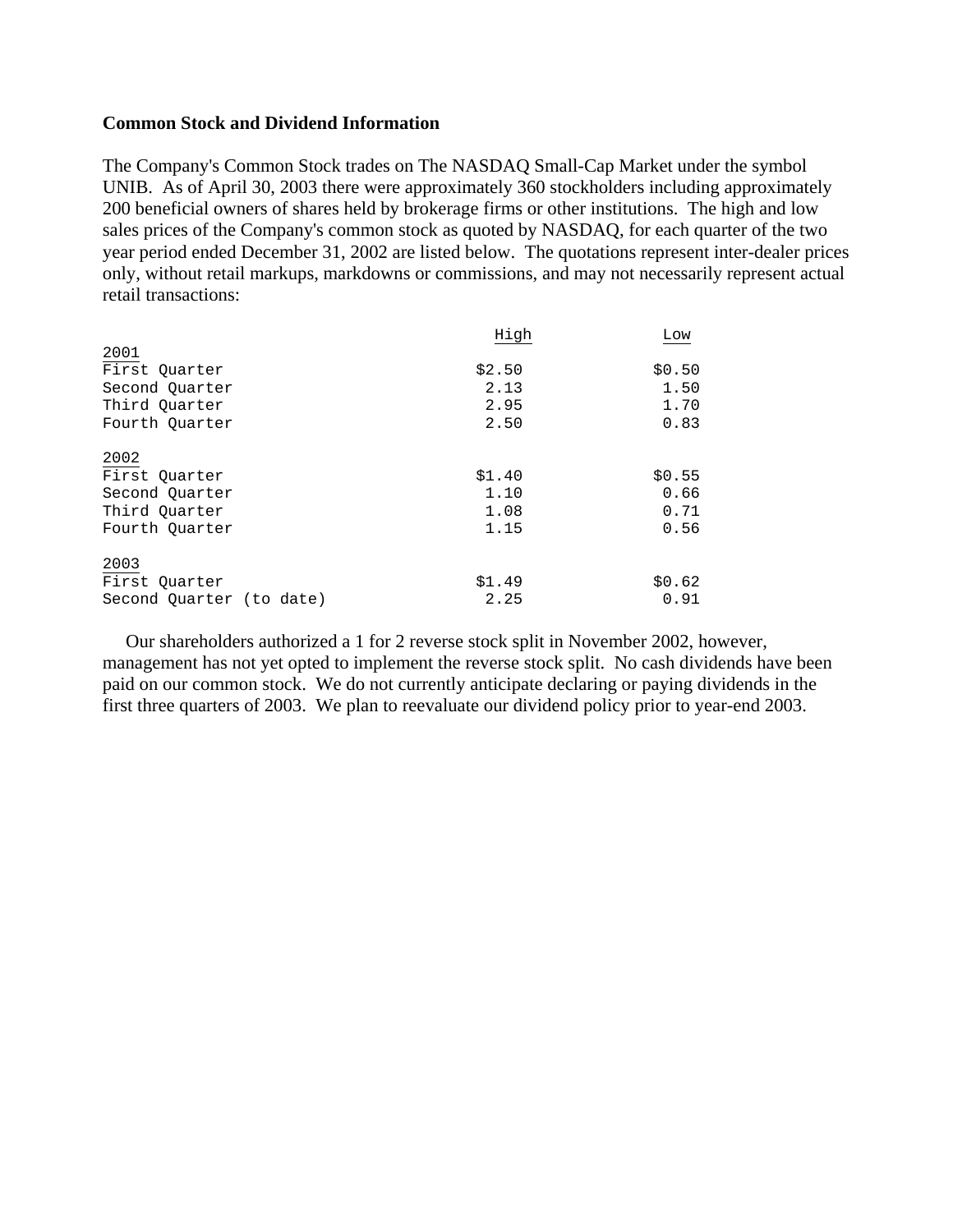# UNIVERSITY BANCORP, INC. **Corporate Information**

\_\_\_\_\_\_\_\_\_\_\_\_\_\_\_\_\_\_\_\_\_\_\_\_\_\_\_\_\_\_\_\_\_\_\_\_\_\_\_\_\_\_\_\_\_\_\_\_\_\_\_\_\_\_\_\_\_\_\_\_\_\_\_\_\_

Corporate Office University Bancorp, Inc. 959 Maiden Lane Ann Arbor, Michigan 48105 Telephone (734) 741-5858 xt226

University Bank Offices: *Ann Arbor Main Office*  959 Maiden Lane Ann Arbor, MI 48105 Telephone (734) 741-5858

*Midwest Loan Services*  616 Sheldon Ave., Ste. 300 Houghton, MI 49931 Telephone (906) 487-5870

Investor Contact Stephen Lange Ranzini, President & CEO University Bancorp, Inc. 959 Maiden Lane Ann Arbor, MI 48105 Telephone (734) 741-5858 xt226 Email address: ranzini@university-bank.com

Independent Certified Public Accountants Grant Thornton 27777 Franklin Road, Suite 800 Southfield, Michigan 48034

General Counsel Varnum, Riddering, Schmidt & Howlett LLP Donald Johnson, Esq. 333 Bridge St. N.W., Bridgewater Place Grand Rapids, Michigan 49504

Transfer Agent Computershare 350 Indiana Street, Suite 800 Golden, Colorado 80401